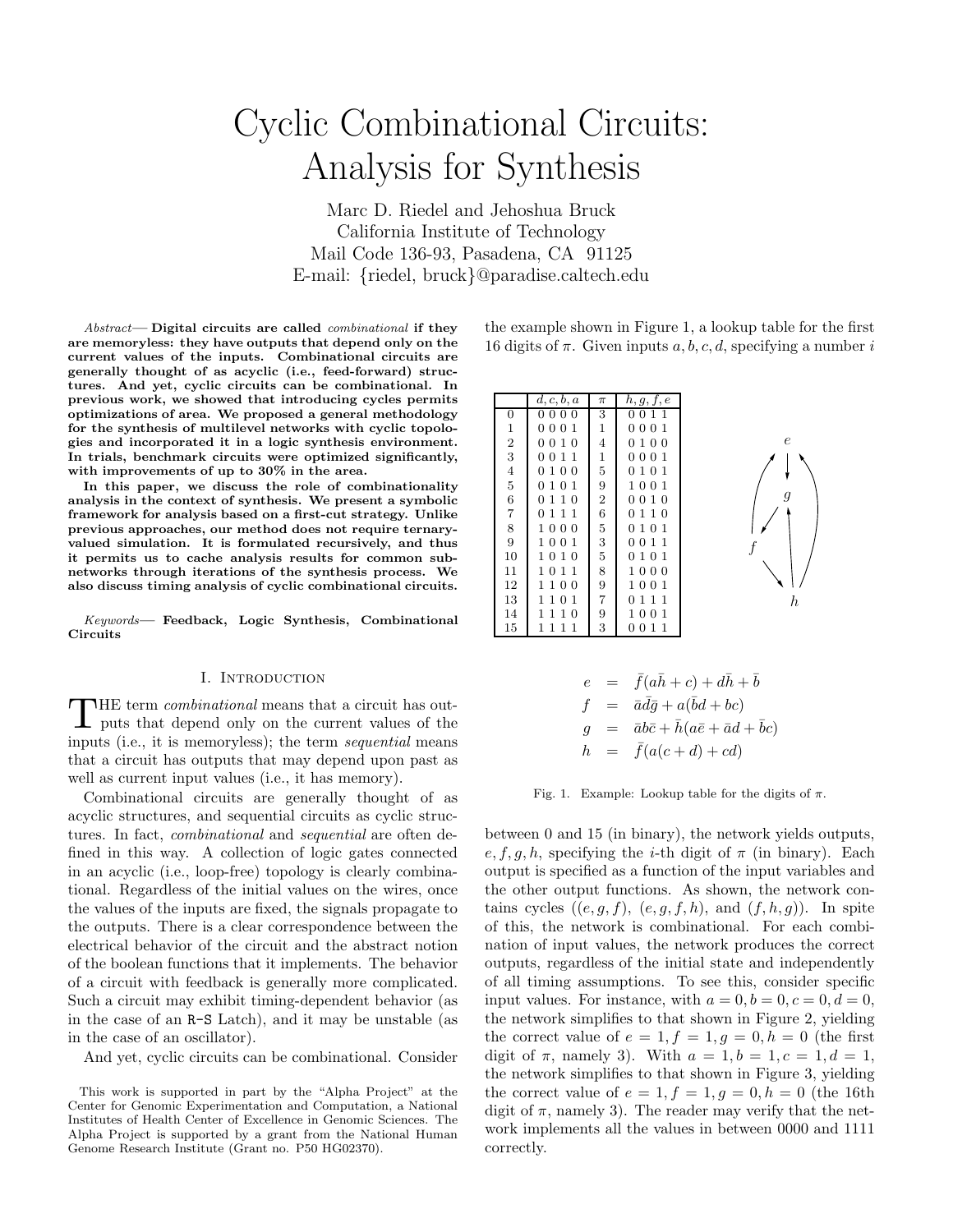Although the premise of cycles in combinational circuits has been established, combinational circuits are not designed with feedback in practice. Except for relatively simple cases of feedback at the level of functional units, no one has attempted the synthesis of circuits with feedback at the logic level.



Fig. 2. Network in Figure 1 with  $a = 0, b = 0, c = 0, d = 0$ .



Fig. 3. Network in Figure 1 with  $a = 1, b = 1, c = 1, d = 1$ .

## A. Prior Work

In 1992, Stok observed that cycles sometimes occur in combinational circuits synthesized from high-level designs [16]. In such examples, feedback is carefully contrived, occurring when functional units are connected in a cyclic topology. Recently, Edwards pointed out that cycles arise in circuits synthesized from synchronous languages such as Esterel [7]. Most logic synthesis and verification tools balk when given cyclic designs for combinational logic. Stok's solution to this dilemma is to disallow the creation of cycles in the resource-sharing phase of highlevel synthesis; Edwards' approach is to transform cyclic designs into equivalent acyclic ones.

In 1994, Malik addressed the issue of analyzing cyclic combinational circuits [8]. He proved that deciding whether a cyclic circuit is combinational or not is co-NPcomplete, and he formulated an analysis algorithm for this task based on ternary-valued simulation. He also addressed the issues of timing analysis and testing for faults [9], [15]. In 1996, Shiple extended Malik's work and set it on a firm theoretical footing [12]. He showed that the class of circuits that Malik's procedure decides to be combinational are precisely those that are well-behaved electrically, according to the up-bounded inertial delay model [6]. He proposed refinements to Malik's algorithm [13] and ex-

tended the concept to combinational logic embedded in sequential circuits [14].

#### B. Contributions

In previous work, we showed that combinational circuits can be optimized significantly if cycles are introduced [10]. The intuition behind this is that, with feedback, all nodes can potentially benefit from work done elsewhere; without feedback, nodes at the top of the hierarchy must be constructed from scratch. We proposed a general methodology for the synthesis of multilevel networks with cyclic topologies and incorporated it in a general logic synthesis environment, namely the Berkeley SIS package [11]. Our approach is to optimize a multilevel description in the substitution phase, introducing feedback and potentially reducing the area. In trials with benchmark circuits, many were optimized significantly, with improvements of up to 30% in the cost (as measured by the literal count of the nodes expressed in factored form). In trials with randomly generated examples, very nearly *all* had cyclic solutions superior to acyclic forms. Thus, we argued for a paradigm shift in combinational circuit design: we should no longer think of combinational logic as acyclic in theory or in practice, since nearly all combinational circuits are best designed with cycles.

In this paper, we discuss the role of combinationality analysis – determining whether cyclic logic is combinational – in the context of synthesis. We present a symbolic framework for analysis based on a first-cut strategy. Unlike previous approaches, our method does not require ternary-valued simulation. It is formulated recursively, and thus it permits us to cache analysis results for common sub-networks through iterations of the search. We also discuss timing analysis of cyclic combinational circuits.

#### C. Definitions and Notation

The exposition in this paper is based upon so-called symbolic operations, in which boolean functions are used to encode input patterns. The representation that we used in our implementation is based on Binary Decision Diagrams (BDDs) [5].

We use the standard notation: addition  $(+)$  denotes disjunction  $(OR)$ , multiplication  $(·)$ , denotes conjunction  $(AND)$ , and an overbar  $(\bar{x})$  denotes negation (NOT). The restriction operation (also known as the cofactor) of a function  $f$  with respect to a variable  $x$ ,

 $f|_{x=v}$ 

refers to the assignment of the constant value  $v \in \{0, 1\}$ to x. The **composition** operation of a function  $f$  with respect to a variable  $x$  and a function  $g$ ,

 $f|_{x=g}$ 

refers to the substitution of g for x in f. A function f de**pends** upon a variable x iff  $f|_{x=0}$  is not identically equal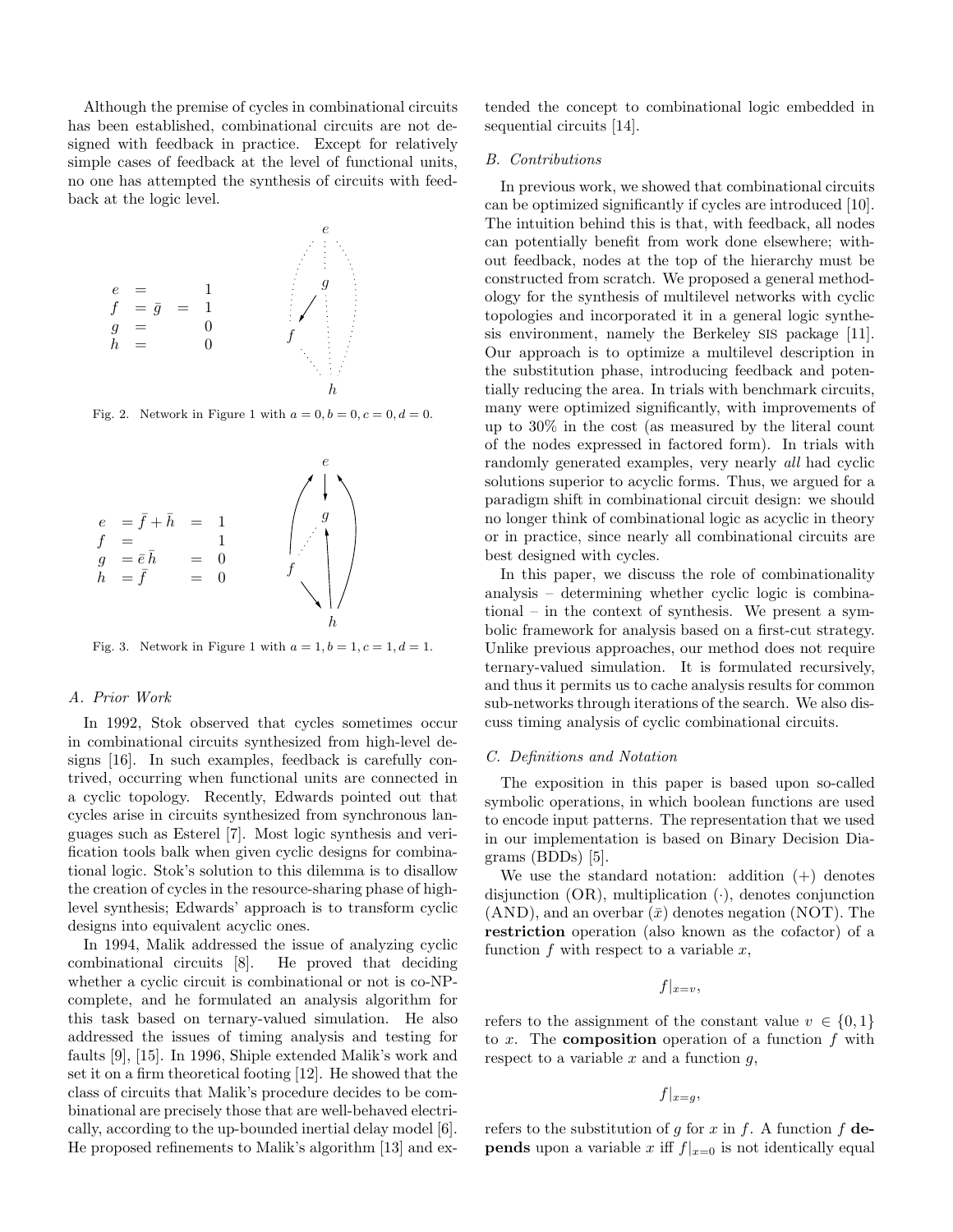to  $f|_{x=1}$ . Call the variables that a function depends upon its support set.

The universal quantification operation (also known as consensus) yields a function

$$
\forall (y_1,\ldots,y_n)f
$$

that equals 1 iff the given function  $f$  equals 1 for all  $2^n$ assignments of boolean values to the variables  $y_1, \ldots, y_n$ . The existential quantification operation (also known as smoothing) yields a function

$$
\exists (y_1,\ldots,y_n)f
$$

that equals 1 iff the given function  $f$  equals 1 for some assignment of boolean values to the variables  $y_1, \ldots, y_n$ .

The marginal operation yields a function

$$
f\downarrow (y_1,\ldots,y_n)
$$

that equals 1 iff the given function  $f$  is invariant for all  $2^n$ assignments of boolean values to  $y_1, \ldots, y_n$ . For a single variable y, it equals 1 iff  $f|_{y=0}$  agrees with  $f|_{y=1}$ ,

$$
f \downarrow y = f|_{y=0} \cdot f|_{y=1} + \overline{f|_{y=0}} \cdot \overline{f|_{y=1}}.
$$

(For a single variable, the marginal is the complement of what is known as the boolean difference.) For several variables  $y_1, \ldots, y_n$ , the marginal is computed as the universal quantification of the product of the marginals:

$$
f \downarrow (y_1,\ldots,y_n) = \forall y_1,\ldots y_n \left[ (f \downarrow y_1) \cdots (f \downarrow y_n) \right].
$$

(With several variables, the marginal is not the same as the complement of the boolean difference, in general.) For example, with

$$
f = x_1 + x_2y_1 + x_3y_2 + x_4y_1y_2,
$$

we have,

$$
f \downarrow y_1 = x_1 + x_3y_2 + \bar{x}_2(\bar{x}_4 + \bar{y}_2),
$$
  
\n
$$
f \downarrow y_2 = x_1 + x_2y_1 + \bar{x}_3(\bar{x}_4 + \bar{y}_1),
$$
  
\n
$$
f \downarrow (y_1, y_2) = x_1 + \bar{x}_2\bar{x}_3\bar{x}_4.
$$

Note that computing a marginal of  $n$  variables requires  $O(n)$  symbolic operations.

#### D. Network Model

Our model is at the level of abstraction applicable in the technology-independent phase of logic synthesis. Our goal is to construct a network that computes boolean functions of boolean input variables  $x_1, \ldots, x_m$ . Internally, the network is specified as a collection of nodes  $N$ . Associated with each node is a **node function**  $f_i$  and an **internal variable**  $y_i$ ,  $1 \leq i \leq n$ . The node functions depend on input variables as well as on internal variables. In the de**pendency** graph, a directed edge is drawn from node  $i$ to node j iff the node function  $f_j$  associated with node j depends on the internal variable  $y_i$  associated with node i.

Also associated with each node is a target function  $g_i$  (in the case of acyclic networks this would be the "collapsed" function).<sup>1</sup>

The target functions depend on the input variables only. A subset of the nodes are designated as output nodes. For these, the target functions are the requisite output functions. If we substitute the target function  $g_i$  for each corresponding internal variable  $y_j$  in a node function  $f_i$ , we get the corresponding target function  $g_i$ ,

$$
f_i|_{y_1=g_1,\ldots,y_n=g_n}=g_i.
$$

For a fixed assignment of inputs, call the network the induced network, and call the associated dependency graph the induced dependency graph. In the induced network, if a node function  $f_i$  doesn't depend upon any internal variable (i.e., it evaluates to 0 or 1), then we may substitute this value for the corresponding internal variable  $y_i$  in other expressions. In this way, we can continue to simplify the network, until no further simplifications are possible. Call the result the simplified induced network.

#### E. Definition of Combinationality

A network is combinational iff it computes unique boolean output values for each boolean input assignment. We sometimes abuse this terminology and say that a network is combinational for a *specific* input assignment, meaning that it computes unique boolean output values for that input assignment. If there are "don't care" conditions on the inputs, then it is sufficient if the network computes unique boolean values for input assignments in the "care" set.

This computation must hold:

- regardless of the initial state
- and independently of all timing assumptions.

**Proposition 1** A network is combinational iff, for each assignment of boolean values to the inputs, all output nodes in the simplified induced network evaluate to definite boolean values.

This definition of combinationality is functionally equivalent to that proposed in earlier work. Malik [8] suggested the ternary model for the analysis of cyclic combinational circuits. Following Bryant [4], his approach for deciding combinationality is based on ternary-valued simulation. He uses a "dual-rail" encoding (10 for one, 01 for zero, and 11 for "unknown") to reduce the problem to boolean simulation.

<sup>1</sup>We use  $x_i, y_i, f_i, g_i$  when we refer to networks in the abstract. However, for the sake of readability, in our examples we use  $a, b, c, \ldots$ for the input variables. We use  $e, f, g, \ldots$  for the node functions, the internal variables, and the target functions: on the left-hand side of an equation the symbol refers to either a node function or a target function depending on the context; on the right-hand side, it refers to the associated internal variable.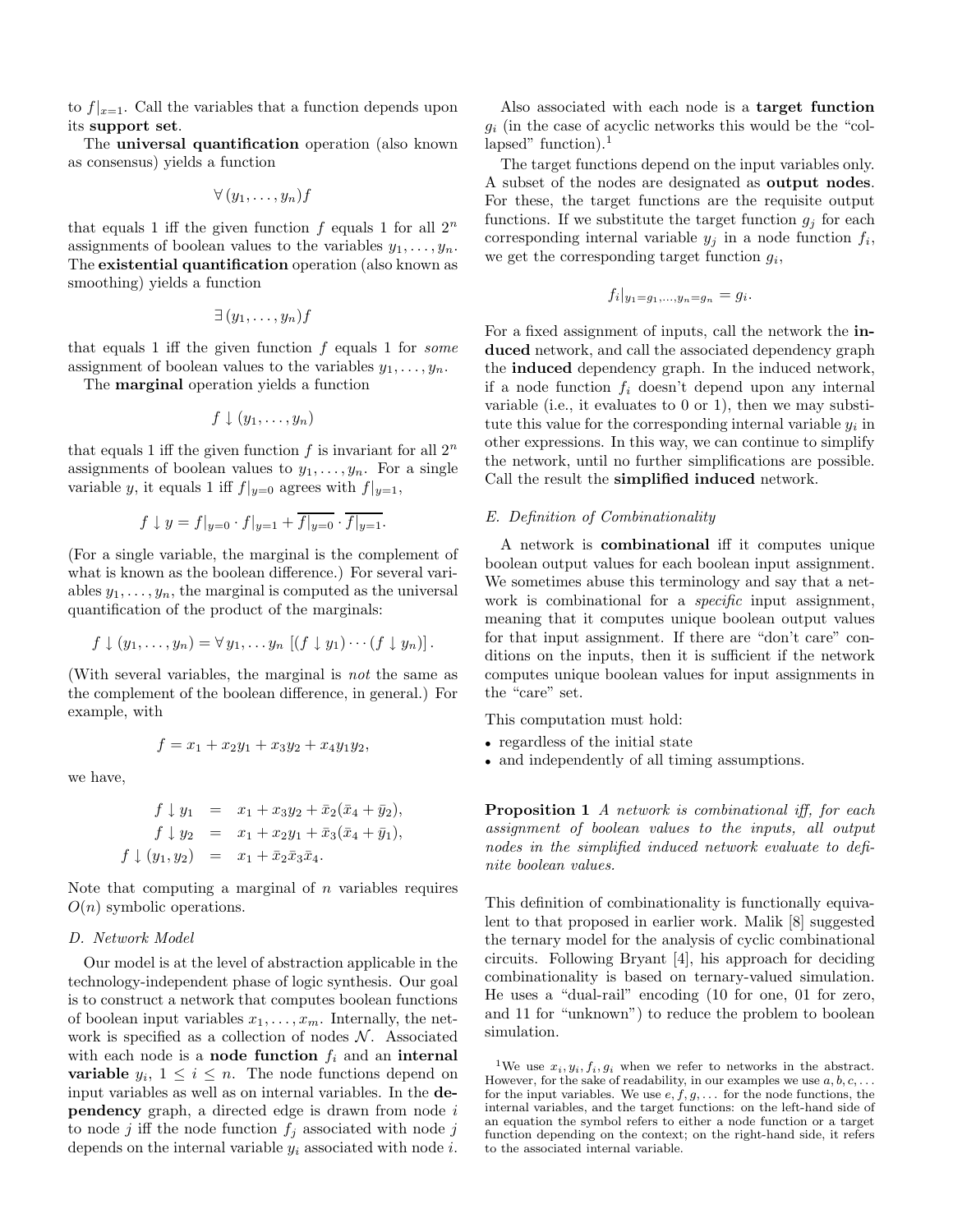#### II. Analysis

We formulate a symbolic framework for analysis that obviates the need for ternary-valued simulation. We tackle the problem with a divide-and-conquer approach: progressively smaller components of the network are analyzed for combinationality. We note that if a network's dependency graph can be divided into several distinct strongly connected components, then the analysis may be performed separately on each component. For simplicity, we assume that each node in the network is an output node.

#### A. Symbolic Framework

We analyze which input assignments, when substituted into a node function, force it to a definite boolean value, independent of all internal variables in its support set. For a node function  $f_i$ , let  $I_i$  be the set of internal variables that it depends upon. The marginal operator, defined in Section I-C, is the required tool. If

 $f_i \perp I_i$ 

holds, then  $f_i$  has a definite boolean value equal to the corresponding target function  $g_i$ . For a network  $\mathcal{N}$ , to obtain the restriction

 $\mathcal N|_{f_i},$ 

the node  $f_i$  is removed, and the corresponding target function  $g_i$  is substituted for the internal variable  $y_i$  in every node function in which it appears. We stress that this restriction is an auxiliary construct for analysis, not an attempt to redesign the network under consideration.

Let  $C(\mathcal{N})$  denote the necessary and sufficient condition for combinationality, expressed as a function of the input variables.

The following theorem provides a means to compute this necessary and sufficient condition:

# Theorem 1

$$
C(\mathcal{N}) = [f_1 \downarrow I_1] \cdot C(\mathcal{N}|_{f_1}) + \cdots + [f_n \downarrow I_n] \cdot C(\mathcal{N}|_{f_n}).
$$

Sketch of Proof: For a network with cycles, we argue that, for each input assignment, at least one node function must evaluate to a definite boolean value independently of all the others. Indeed, if none of the functions evaluates to a definite boolean value, then no simplifications are possible and the network is not combinational. A function  $f_i$ evaluates to a definite boolean value independently of the others iff the marginal holds,

 $f_i \downarrow I_i$ .

Now, if a node function  $f_i$  evaluates to a definite boolean value, this value is given by the corresponding target function  $g_i$ . If we cut this node from the network, then the rest of the network must be combinational, that is,

$$
C(\mathcal{N}|_{f_i})
$$

must hold. Indeed, if a component of the network viewed in isolation is not combinational, then the entire network is not combinational.

We illustrate the analysis with several examples. For Examples 1 and 2, consider the target functions,

$$
d = \bar{c}(\bar{a} + \bar{b}) + \bar{a}\bar{b}
$$
  
\n
$$
e = \bar{a}b\bar{c} + \bar{b}(a+c)
$$
  
\n
$$
f = \bar{b}(\bar{a} + \bar{c}) + ab.
$$

## Example 1

Consider the network  $\mathcal{R}_{1, e}^{\text{Riemann}}$  hown in Figure 4. Note that

$$
d = \bar{b}\bar{c} + \bar{a}e
$$
  
\n
$$
e = \bar{b}(a+c) + \bar{c}\bar{f}
$$
  
\n
$$
f = ab + \bar{b}d
$$
  
\n
$$
e = \begin{bmatrix} a+b \\ b \end{bmatrix}
$$
  
\n
$$
f = \begin{bmatrix} a \\ b \end{bmatrix}
$$
  
\n
$$
e = \begin{bmatrix} a \\ b \end{bmatrix}
$$
  
\n
$$
e = \begin{bmatrix} a \\ b \end{bmatrix}
$$
  
\n
$$
e = \begin{bmatrix} a \\ b \end{bmatrix}
$$
  
\n
$$
e = \begin{bmatrix} a \\ b \end{bmatrix}
$$
  
\n
$$
e = \begin{bmatrix} a \\ b \end{bmatrix}
$$
  
\n
$$
e = \begin{bmatrix} a \\ b \end{bmatrix}
$$
  
\n
$$
e = \begin{bmatrix} a \\ b \end{bmatrix}
$$
  
\n
$$
e = \begin{bmatrix} a \\ b \end{bmatrix}
$$
  
\n
$$
e = \begin{bmatrix} a \\ b \end{bmatrix}
$$
  
\n
$$
e = \begin{bmatrix} a \\ b \end{bmatrix}
$$
  
\n
$$
e = \begin{bmatrix} a \\ b \end{bmatrix}
$$
  
\n
$$
e = \begin{bmatrix} a \\ b \end{bmatrix}
$$
  
\n
$$
e = \begin{bmatrix} a \\ b \end{bmatrix}
$$
  
\n
$$
e = \begin{bmatrix} a \\ b \end{bmatrix}
$$
  
\n
$$
e = \begin{bmatrix} a \\ b \end{bmatrix}
$$
  
\n
$$
e = \begin{bmatrix} a \\ b \end{bmatrix}
$$
  
\n
$$
e = \begin{bmatrix} a \\ b \end{bmatrix}
$$
  
\n
$$
e = \begin{bmatrix} a \\ b \end{bmatrix}
$$
  
\n
$$
e = \begin{bmatrix} a \\ b \end{bmatrix}
$$
  
\n
$$
e = \begin{bmatrix} a \\ b \end{bmatrix}
$$
  
\n
$$
e = \begin{bmatrix} a \\ b \end{bmatrix}
$$
  
\n
$$
e = \begin{bmatrix} a \\ b \end{bmatrix}
$$
  
\n
$$
e = \
$$

Fig. 4. Example: Network  $\mathcal{N}_1$ .

the dependency graph is a single cycle. The necessary and sufficient condition for combinationality is

$$
C(\mathcal{N}_1) = [d \downarrow e] \cdot C(\mathcal{N}_1|_d) +
$$
  
\n
$$
[e \downarrow f] \cdot C(\mathcal{N}_1|_e) +
$$
  
\n
$$
[f \downarrow d] \cdot C(\mathcal{N}_1|_f).
$$

The marginals are

$$
d \downarrow e = a + \overline{b}\overline{c}
$$
  

$$
e \downarrow f = c + a\overline{b}
$$
  

$$
f \downarrow d = b.
$$

Since we have a single cycle,

$$
C(\mathcal{N}_1|_d) = C(\mathcal{N}_1|_e) = C(\mathcal{N}_1|_f) \equiv 1.
$$

Thus,

$$
C(\mathcal{N}_1) = a + \bar{b}\bar{c} + c + a\bar{b} + b \equiv 1.
$$

We conclude that the network is combinational for all input assignments.

# Example 2

Now consider the network  $\mathcal{N}_2$ , shown in Figure 5. Note that the dependency graph is the complete graph on three nodes. The necessary and sufficient condition for combinationality is

$$
C(\mathcal{N}_2) = [d \downarrow (e, f)] \cdot C(\mathcal{N}_2|_d) +
$$
  

$$
[e \downarrow (d, f)] \cdot C(\mathcal{N}_2|_e) +
$$
  

$$
[f \downarrow (d, e)] \cdot C(\mathcal{N}_2|_f).
$$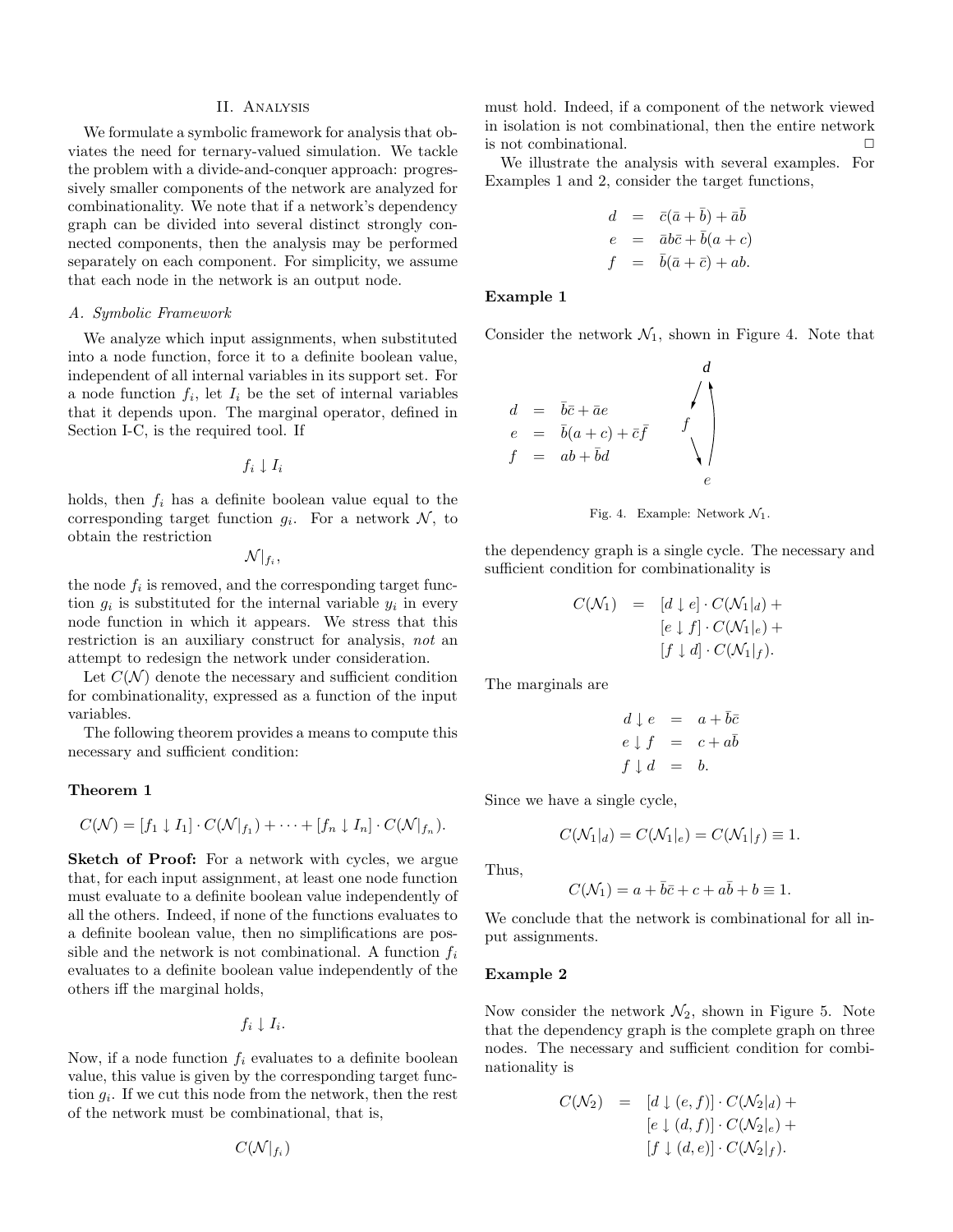

Fig. 5. Example: Network  $\mathcal{N}_2$ .

The marginals are

$$
d \downarrow (e, f) = bc
$$
  
\n
$$
e \downarrow (d, f) = \bar{b}c
$$
  
\n
$$
f \downarrow (d, e) = \bar{a}b.
$$

For the restriction  $\mathcal{N}_2|_d$ , we compute

$$
e|_d = \bar{b}(a+c) + \bar{a}\bar{c}\bar{f}
$$
  

$$
f|_d = \bar{b}(\bar{a}+\bar{c}) + a\bar{e}.
$$

For this restriction, the marginals are

$$
(e|_d) \downarrow f = a + c
$$
  

$$
(f|_d) \downarrow e = \bar{a} + \bar{b}\bar{c}.
$$

Now, recursively,

$$
C(\mathcal{N}_2|_d) = [(e|_d) \downarrow f] \cdot (1) + [(f|_d) \downarrow e] \cdot (1)
$$
  
=  $a + c + \overline{a} + \overline{b}\overline{c}$   
= 1.

Similarly, we compute

$$
C(\mathcal{N}_2|_e) = 0
$$
  

$$
C(\mathcal{N}_2|_f) = \bar{b} + c.
$$

Thus,

$$
C(\mathcal{N}_2) = (bc) \cdot (1) + (\bar{b}c) \cdot (0) + (\bar{a}b) \cdot (\bar{b} + c)
$$
  
= bc.

We conclude that the network is combinational iff  $b = c = 1.$ 

## Example 3

Consider the example in Figure 1,



The target functions for this network are

$$
e = a\bar{c}\bar{d} + d(c + \bar{a}) + \bar{b}
$$
  
\n
$$
f = ad(c + \bar{b}) + \bar{d}(\bar{a}\bar{b}\bar{c} + bc)
$$
  
\n
$$
g = \bar{a}\bar{c}(d + b) + c(a\bar{b}d + \bar{d}(\bar{a}\bar{b} + ab))
$$
  
\n
$$
h = a\bar{b}c\bar{d} + d(ab\bar{c} + \bar{a}c).
$$

The network is combinational iff the following condition holds

$$
C(\mathcal{N}) = [e \downarrow (f,h)] \cdot C(\mathcal{N}|_e) + [f \downarrow g] \cdot C(\mathcal{N}|_f) +
$$
  

$$
[g \downarrow (e,h)] \cdot C(\mathcal{N}|_g) + [h \downarrow f] \cdot C(\mathcal{N}|_h).
$$

Proceeding on a case basis:

Case I

Suppose that e assumes a definite boolean value independently of  $f$  and  $h$ :

$$
e \downarrow (f, h) = \bar{a}\bar{c}\bar{d} + \bar{b}.
$$

Given this predicate, we obtain the sub-network  $\mathcal{N}|_e$  by substituting the target function for  $e$  into  $g$ :

f = a¯ ¯dg¯ + a( ¯bd + bc) g|<sup>e</sup> = ab¯ c¯+ h¯(c(a ¯d + ¯b) + d(bc¯+ a¯)) h = ¯f(a(c + d) + cd). PSfrag replacements e|f e|<sup>h</sup> f|<sup>g</sup> g|<sup>e</sup> g|<sup>h</sup> h|<sup>f</sup> e f g h

Note that  $\mathcal{N}|_e$  contains a single cycle through nodes  $f, h$ and  $g|_e$ . We have three subcases:

1) suppose that  $f$  assumes a definite boolean value independently of  $g|_e$ :

$$
f \downarrow (g|_e) = a + d,
$$

2) suppose that  $g|_e$  assumes a definite boolean value independently of h:

$$
(g|_e) \downarrow h = b(acd + \bar{a}\bar{d}) + \bar{c}(a\bar{b} + \bar{a}b + \bar{d}),
$$

3) suppose that  $h$  assumes a definite boolean value independently of f:

$$
h \downarrow f = \bar{d}(\bar{a} + \bar{c}) + \bar{a}\bar{c}.
$$

In each case, the assumption breaks the cycle. Assembling the three cases,

$$
C(\mathcal{N}|_e) = [f \downarrow (g|_e)] + [(g|_e) \downarrow h] + [h \downarrow f] \equiv 1.
$$

We conclude that the sub-network  $\mathcal{N}|_e$  is combinational.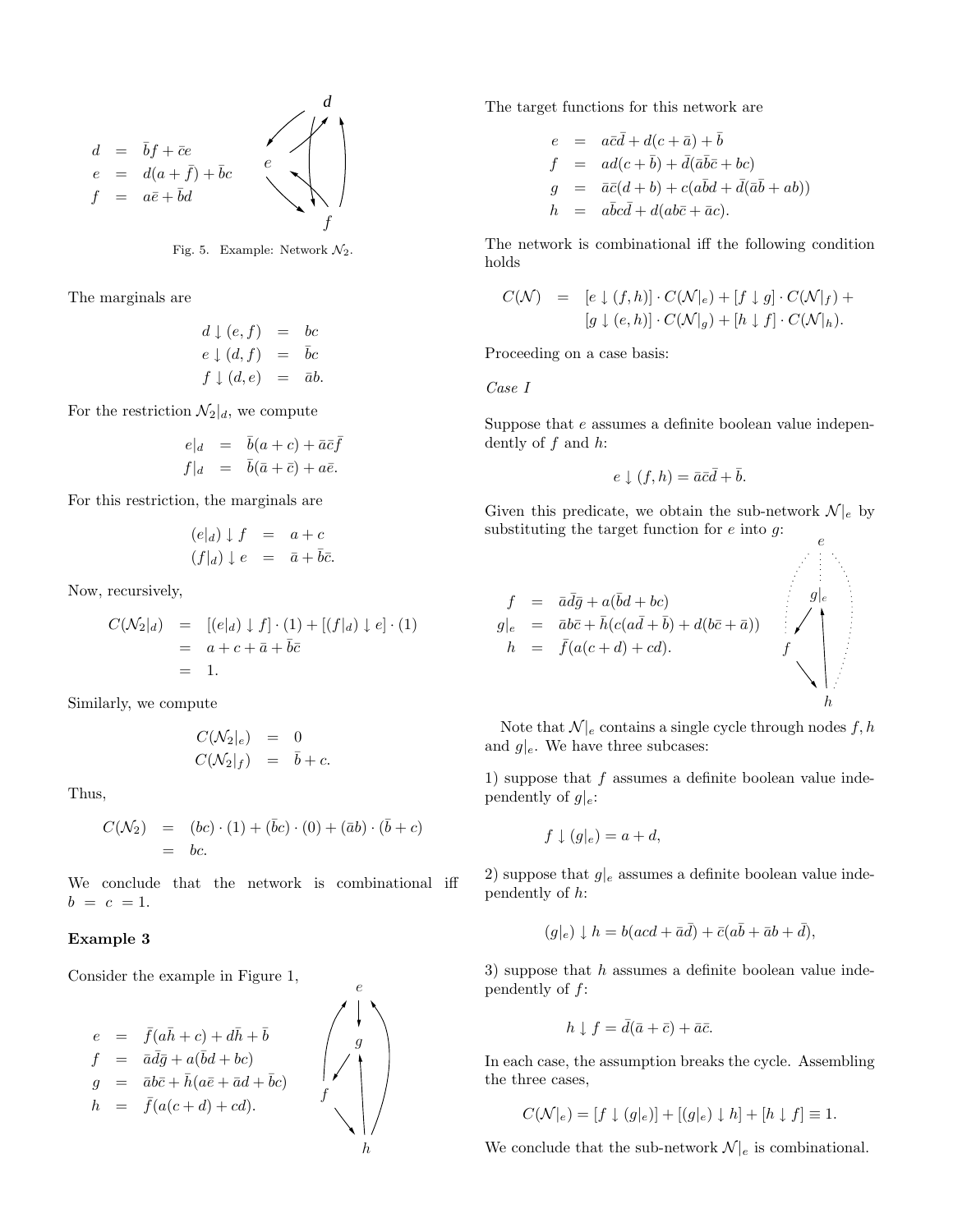# Case II

Suppose that f assumes a definite boolean value independently of g:

$$
f \downarrow g = a + d.
$$

Given this predicate, the sub-network  $\mathcal{N}|_f$  is obtained by substituting the target function for  $f$  into  $h$ ,



This sub-network is acyclic and hence combinational:  $C(\mathcal{N}|_f) \equiv 1.$ 

Case III

Suppose that  $g$  assumes a definite boolean value independently of e and h:

$$
g \downarrow (e, h) = \bar{a}(\bar{d}(b + \bar{c}) + b\bar{c}).
$$

Given this predicate, the sub-network  $\mathcal{N}|_g$  is obtained by substituting the target function for  $g$  into  $f$ ,



This sub-network is acyclic and hence combinational:  $C(\mathcal{N}|_q) \equiv 1.$ 

Case IV

Finally, suppose that  $h$  assumes a definite boolean value independently of f:

$$
h \downarrow f = \bar{d}(\bar{a} + \bar{c}) + \bar{a}\bar{c}.
$$

Given this predicate, the sub-network  $\mathcal{N}|_h$  is obtained by substituting the target function for  $h$  into  $e$ ,

$$
e|_{h} = d(\bar{a}\bar{c} + ac) + \bar{f}(a\bar{d} + c) + \bar{b} \int_{g} e|_{h}
$$
  
\n
$$
f = \bar{a}\bar{d}\bar{g} + a(\bar{b}d + bc) \int_{g|_{e}} g|_{h}
$$
  
\n
$$
g = \bar{a}b\bar{c} + \bar{h}(a\bar{e} + \bar{a}d + \bar{b}c).
$$
  
\n
$$
h|_{f}
$$
  
\n
$$
h
$$

Analyzing  $\mathcal{N}|_h$  in the same manner as in Case I, we find that  $C(\mathcal{N}|_h) \equiv 1$ .

Assembling the four cases,

$$
C(\mathcal{N}) = [e \downarrow (f, h)] \cdot (1) + [f \downarrow g] \cdot (1) +
$$

$$
[g \downarrow (e, h)] \cdot (1) + [h \downarrow f] \cdot (1)
$$

$$
\equiv 1.
$$

Thus we conclude that the network in Figure 1 is combinational.

#### B. Complexity

Malik has shown that the problem of analyzing a network to determine if it is combinational is co-NPcomplete [8]. In the recursive decomposition of the necessary and sufficient condition for combinationality, one may encounter the same sub-network several times. Restriction is invariant to order so that for any  $i, j$ ,

$$
(\mathcal{N}|_{f_i})|_{f_j} = (\mathcal{N}|_{f_j})|_{f_i}.
$$

We need not recompute the condition for the same component encountered twice. For instance, in a network with nodes,  $f_1, f_2, \ldots$ , we compute

$$
C(\mathcal{N}) = (f_1 \downarrow y_1) \cdot C(\mathcal{N}|_{f_1}) + (f_2 \downarrow y_2) \cdot C(\mathcal{N}|_{f_2}) + \cdots
$$

Recursively, we compute

$$
C(\mathcal{N}|_{f_1}) = ((f_2|_{y_1})|_{y_2}) \cdot C((\mathcal{N}|_{f_1})|_{f_2}) + \cdots,
$$

and

$$
C(\mathcal{N}|_{f_2}) = ((f_1|_{y_2})|_{y_1}) \cdot C((\mathcal{N}|_{f_2})|_{f_1}) + \cdots
$$

We need not recompute  $(N|_{f_2})|_{f_1}$ , as it is equal to  $({\cal N}|_{f_1})|_{f_2}.$ 

For a network corresponding to a complete graph on n nodes, the analysis requires on the order of  $n \cdot 2^n$  steps (there are  $2^n$  subsets of n nodes, each of which has n terms to evaluate). For less densely connected networks, the analysis is, of course, less complex.

# C. Timing

For timing analysis, Malik's approach is to transform a cyclic circuit into an equivalent acyclic one [8], much as Edwards proposes in recent work [7]. Timing information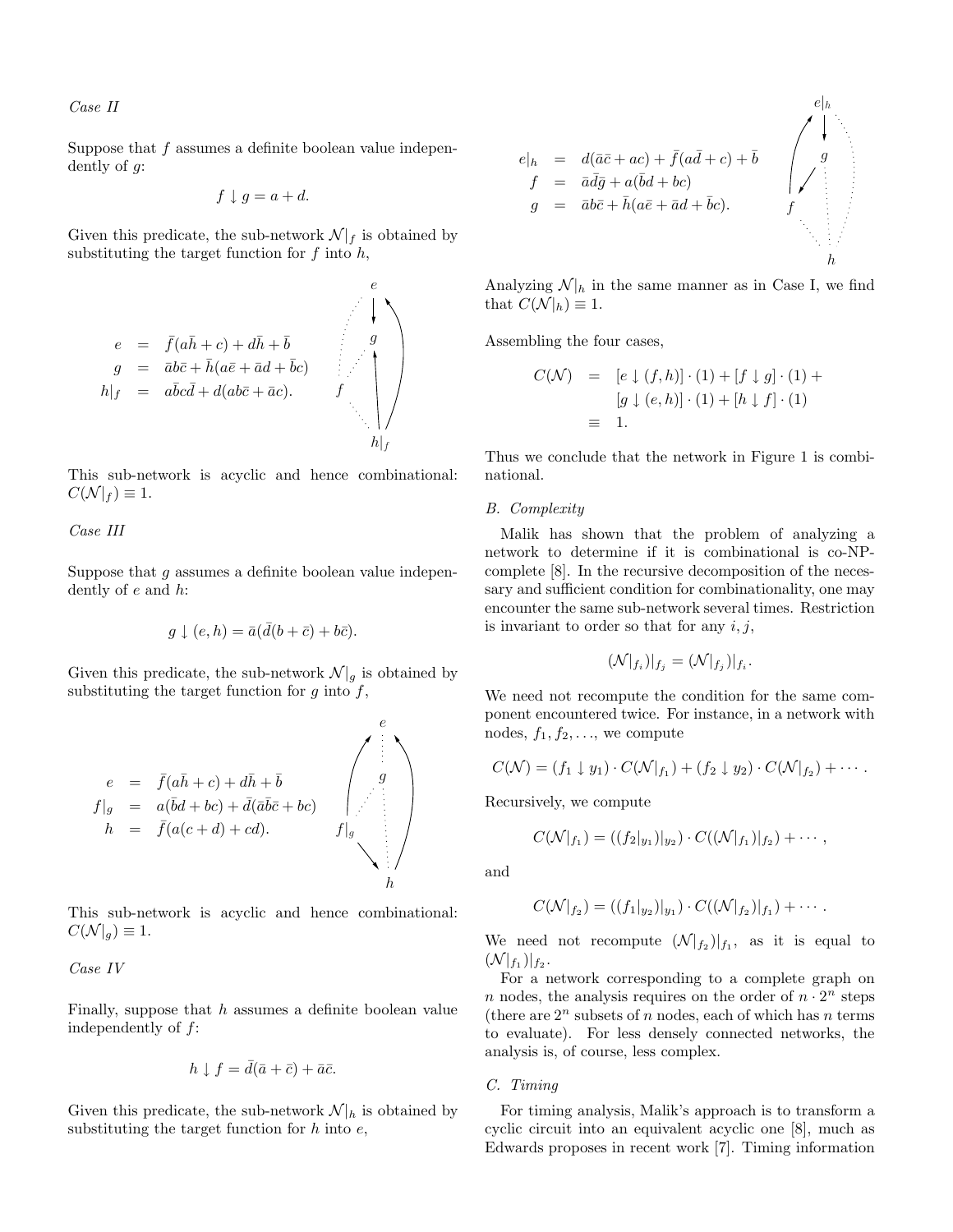is then obtained through functional timing analysis of the acyclic circuit.

We argue that timing analysis can be performed directly on a cyclic combinational circuit. In fact, timing analysis is closely related to combinationality analysis. In timing analysis, the goal is to find the longest sensitized path; in combinationality analysis, the goal is to ascertain whether there are any sensitized cycles (i.e., sensitized paths that bite their own tail).

In future work, we will address the issue of timing analysis in the context of synthesis as part of a complete methodology.

# III. Synthesis Algorithms

The goal in multilevel logic synthesis (also sometimes called random logic synthesis) is to obtain the best multilevel, structured representation of a network. The process typically consists of an iterative application of minimization, decomposition, and restructuring operations [3]. An important operation is substitution, in which node functions are expressed, or re-expressed, in terms of other node functions as well as of their original inputs. Our strategy is to introduce combinational cycles in the substitution phase. We have explored several approaches, including dynamic programming and branch-and-bound algorithms [10]. Here we discuss the interplay of analysis and synthesis in the design process.

The analysis method described in Section II is formulated recursively. Accordingly, it permits us to cache analysis results for common sub-networks through iterations of the search for a solution. Suppose that in the course of our search for a low-cost combinational solution we consider a network  $\mathcal{N}_1$  with node functions

$$
f_1,\ldots,f_n.
$$

Analysis for combinationality entails evaluating the expression  $C(\mathcal{N}_1)$ , given in Theorem 1. Next, suppose that we consider a network  $\mathcal{N}_2$  with node functions

$$
f'_1,\ldots,f'_n.
$$

Analysis entails evaluating  $C(\mathcal{N}_2)$ . Now suppose that some of the node functions in  $\mathcal{N}_1$  are identical to those in  $\mathcal{N}_2$ . Let S be the subset of nodes that are identical:

$$
\forall i \in \mathcal{S}, f_i \equiv f'_i.
$$

The evaluation of  $C(S)$  figures in both  $C(\mathcal{N}_1)$  and  $C(\mathcal{N}_2)$ , and so it need not be repeated. If, in the process of evaluating  $C(\mathcal{N}_1)$ , we find that  $C(\mathcal{S}) = 0$ , then we rule out  $\mathcal{N}_1$  as well as  $\mathcal{N}_2$  (and all other networks that contain S). Otherwise, we find that  $C(S) \equiv 1$ , and we need not re-evaluate it when evaluating  $\mathcal{N}_2$  (or any other network that contains  $S$ ). We illustrate with examples.

## Example 1

Consider again the example in Figure 1. Suppose that we have constructed the network for nodes  $f$  and  $q$  shown in Figure 6, assuming that nodes  $\epsilon$  and  $\ell$ <sub>if</sub> are given . Analysis



Fig. 6. A non-combinational component.

according to Theorem 1 tells us that this component is not combinational. Thus, we exclude this pair of node functions as candidates for  $f$  and  $g$ .

### Example 2

Now suppose that we have constructed the candidates for nodes  $e, f$  and  $g$  shown in Figure 7.





Analysis tells us that this component is combinational. We can proceed to select a node function for  $h$ . The candidates are

$$
h_1 = c(a\bar{d}e + \bar{a}d) + d\bar{e}
$$
  
\n
$$
h_2 = \bar{f}(a(c+d) + cd)
$$
  
\n
$$
h_3 = \bar{g}(d(b\bar{c} + \bar{a}) + \bar{b}c)
$$
  
\n
$$
h_4 = c\bar{f}(a+d) + d\bar{e}
$$
  
\n
$$
h_5 = \bar{f}\bar{g}(c+d)
$$
  
\n
$$
h_6 = c\bar{f}\bar{g} + d\bar{e}.
$$

When analyzing networks constructed with these candidates for h, we need not re-evaluate the component  $e, f, g$ from Figure 7. We find that if  $h_2$  is combined with this component, it yields a combinational network (that shown in Figure 1).

#### IV. RESULTS

In [10], we present synthesis results for benchmark circuits [1], [2]. We note that solutions for many of the examples contain dozens or even hundreds of cycles. The dependency graph of the cyclic solution for one of the Espresso benchmark circuits, exp, is shown in Figure 8.